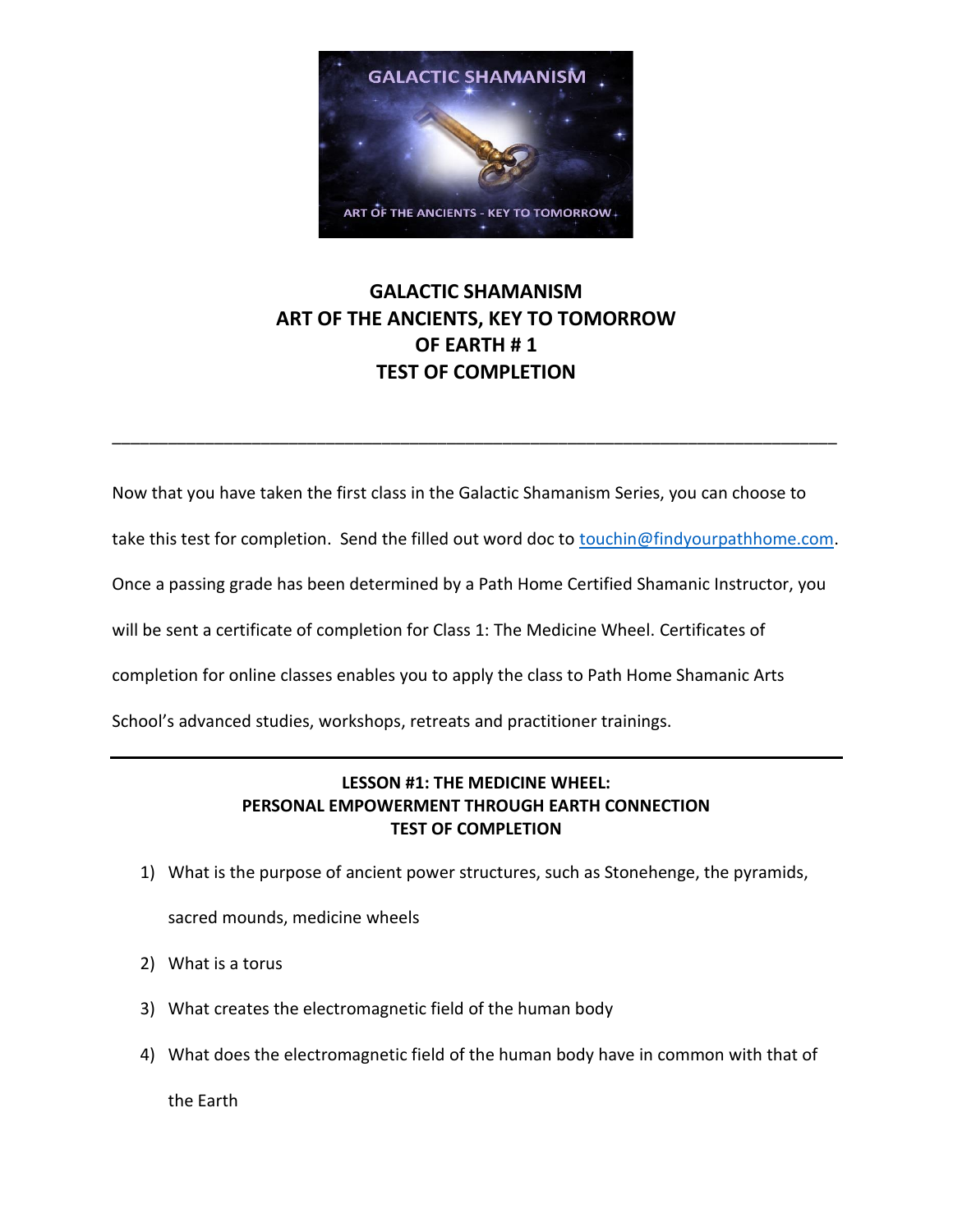- 5) Why is it important and desirable to have the human electromagnetic field in alignment with that of the earth
- 6) What is embodiment
- 7) Why is embodiment important
- 8) What was the original purpose of ceremony
- 9) Why is self-mastery important in shamanism
- 10) What is the purpose of building an altar, a medicine wheel, or casting a circle
- 11) List the seven directions used in constructing a medicine wheel
- 12) List the colors used to represent each direction
- 13) Are these colors the only proper ones
- 14) What are the options to represent the center of the medicine wheel
- 15) Where can a medicine wheel be built
- 16) How large must a medicine wheel be
- 17) Why is sage used for clearing
- 18) What makes sage work
- 19) What is the importance of intent
- 20) What are we intending when we clear objects used in ceremony
- 21) Why are we mindful of the use of words
- 22) What direction do we move when setting the medicine wheel (clockwise or counterclockwise)
- 23) What is the importance of using a compass for setting the medicine wheel
- 24) What is the importance of journaling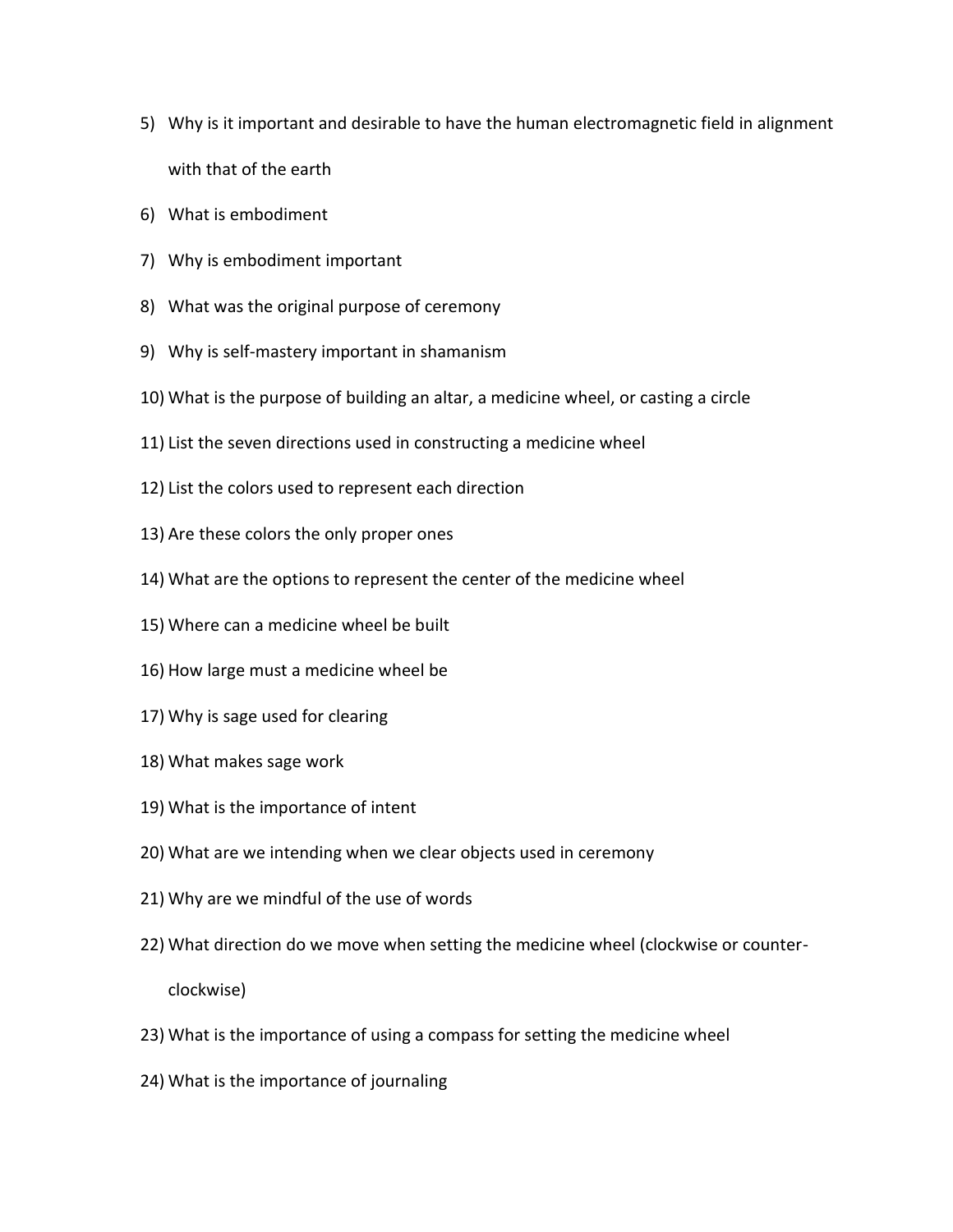- 25) What is the bottom line
- 26) Why is it important to set clear intent and bottom line when working with the medicine wheel
- 27) What are the five laws of ethical shamanic practice?
- 28) Give an example of violation of each of the five Laws of Ethical Shamanic Practice
- 29) How do we activate the medicine wheel
- 30) Once aligned with the earth through the Medicine Wheel Ceremony, how do we

incorporate heavenly energies

- 31) What is the importance of gratitude
- 32) How do we give gratitude
- 33) What are auspicious times to perform the medicine wheel and why

## **Further Studies**

I sincerely hope you greatly benefit from these teachings, and that they support you and your loved ones during these times of rapid change.

The *Galactic Shamanism: Art of the Ancients, Key to tomorrow: Of Earth* series has six lessons.

The information builds upon itself, so it is important to take them in order.

OF EARTH

Class 1: The Medicine Wheel

Class 2: Lower World Shamanic Journey